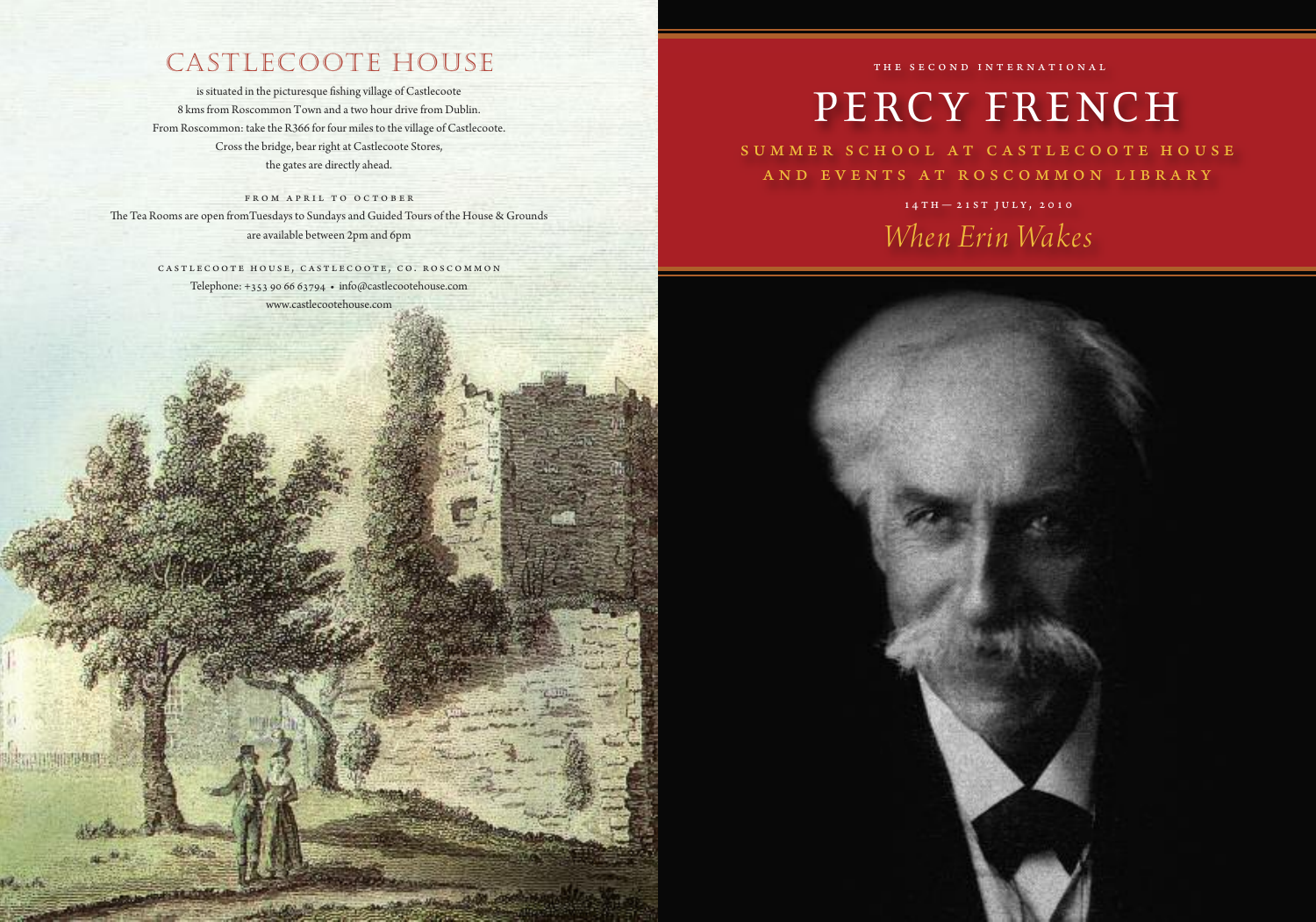The Percy French Summer School gratefully acknowledges the support of the following for the Summer School 2010

### MAJOR SPONSORS

### S U P P O R T E R S

The Arts Council of Ireland Castlecoote House Department of Education and Skills Duffy's Supervalu, Ballaghadereen Fáilte Ireland Pascal Finnerty Bill Golding BrianMunn Brian O'Connell Architects, Dublin The Quinn Group RoscommonCounty Library Services Roscommon Integrated Development Company Update Heating, Dublin



### **C** Failte Ireland

*Proceeds arising Hom the Percy French Summer School will be used in theestablishment of a permanent Percy FrenchRoom inRoscommon.Eis brochure has been funded byRoscommonCounty Library Services.*

*Special thanks to the Percy French Societyin NorthDown, in particular BerrieO'Neill and Harry Tedford fortheir encouragingsupport fortheschool, and to Ian Wilson, NorthDown Museum, for archival photos.*

www.percyfrench.ie

AbbeyHotel,Roscommon Anne Finnerty, Elphin Anthony Murray, Monumental Sculptor Brendan Kelly Engineering, Fuerty C & F Quadrant, Dublin Castlecoote Stores Cruachan Aí Heritage Centre, Tulsk Davies, Dublin Excel Industries, Dublin Fr.John Leogue Future Flowers, Roscommon Gleeson'sTownhouse*&*Restaurant,Roscommon John Doorly's, Publican, Roscommon John Early, Property Partners, Roscommon John Ward Menswear, Roscommon Joseph Duffy, Dream Teacher, Ballaghadereen JimmyWard Joinery,Ballymoe McGuiness Pharmacy, Roscommon Molloys Bakery, Abbeytown O'Carroll Associates Architects, Roscommon Percy French Hotel, Strokestown Percy French Society, Dublin Percy French Society, Galway Percy French Society, North Down Percy French Society, Roscommon RoscommonChampion Roscommon Enterprise Board Roscommon Herald Roscommon Home Services Roscommon People

Time Pieces, Roscommon

Timothy's Londis Supermarket,Abbeytown

### THE SECOND int e rnat ional

# Percy French Summer School **Castlecoote** House



### 14th to 21st July, 2010

CASTLECOOTE HOUSE CASTLECOOTE, CO. ROSCOMMON Telephone: +353 90 66 63794 • info@castlecootehouse.com www.castlecootehouse.com

www.percyfrench.ie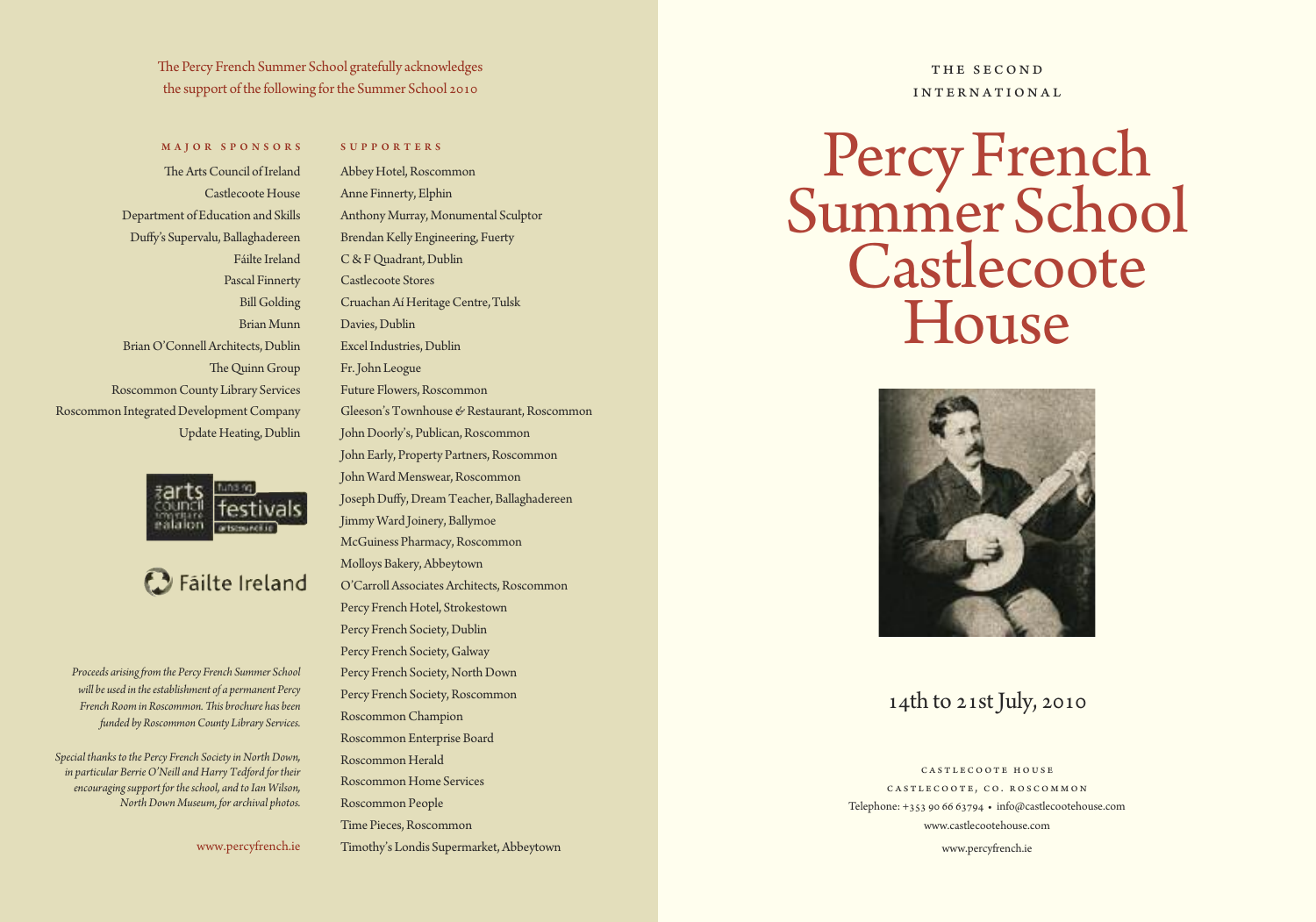When I was a youngster I admired the songs of Percy French that were most familiar to County Clare. *Sweet Marie*wasthemost important one Ithink because the Parish had a certain connection with horses. If you might call it the farmers horse, this was the time when breeding horses was democratic and before breeding had become monopolised by a very narrow number of people. Spancilhill was just up the road and in a way 'Hold your holt, Sweet Marie', and so forth captured the melodic rhythm of the movement of the horse and also I remember very distinctly *Slattery's mountain foot*, or as Percy French had it 'Slattry's Mounted Fut', which was much more popular than the more structured *Clare Dragoons* which had made its way into the schoolsyllabus.

The interpretation of the songs is significant to understanding the extent to which Percy French recorded the language. He recorded it as he heard it. When you read James Healy's book<sup>\*</sup> and you look at the notes, for example, to *Whistlin' Phil McHugh*, Healy highlights the notion of all of the underlying languages e.g. fluthering and sluthering and so forth. That is very important in itself because of another project during the same time which was entirely different. It is useful to contrast the difference in this project to the relationship between Percy French and what he did and achieved, as distinct from the project that was taking place in Coole with Yeats and Lady Gregory.

Yeats for instance is wishing and seeking to create a kind of noble heritage for the peasantry. It is more complicated for Lady Gregory who was aware of some of the Irish translation but the language becomes if you like straightened to suit the ideological purpose. It is therefore of the utmost significance that Percy French decided to leave the language as he heard it. That is also of course a tribute to the people with whom he mixed in his cycling trips be it for the painting, the inspection of drains and so forth. That's very important because his ear remains open to these sounds.

It is important for a number of reasons, to listen closely to the run on the lines in *Beautiful Miss Brady's and their private ass and cart you find that there is a musicality in the fall of the* language. Percy French was born in 1854 and it is interesting what happened in Ireland in that period and in the decades before he was born. That century was very significant in the terms of the loss of the language and it is credible to suggest that the music was surviving through the new words and through the new language. Music, if you like, expressed a form of culture that had been driven down through the new language which is English. What happens in many cases is that one language does not neatly replace the other. The Irish liked English and particularly long words, which they used to capture the language and in doing so they were inventing something entirely new.

It is splendid that a school has been inaugurated and these are very valuable themes that I think should be taken up into the future, themes such as the connection between music and words and between words and literature. Synge also allows his ear to work in relation to what he is hearing in language and it is certainly true of O'Casey particularly if you look at the original text of O'Casey plays where the language of the people is coming from the tenements. It is universal in the local and yet it is actual and it has a truth and it is incredibly important, not accidental that in O'Casey's work he occasionally bursts into song. In some of the finest work of Tom Murphy his own fine tenor voice carries into the plays so again it is a kind of music from the previous suppressed culture that is coming through.

It is a great tribute to Percy French that he had that intelligence to be able to relate to the musicality in the language around him. There was not of course any simple division in Ireland between land holding landlords and landless tenants. This was and is a complete fiction. There were as many distinctions between labourers who had nothing at all, who are most of the people that died in the famine, and those who had plots of land and were able to survive the famine. The poor law of course which comes in around French's time, he was born after the famine, but of course clearances had started long before the famine and the famine is just a development of it, but it completely eliminates the agricultural labourers and thosewhowerewithout a plot.

\*James N. Healy,*Ee Songs of Percy French*, Ossian Publications, 1996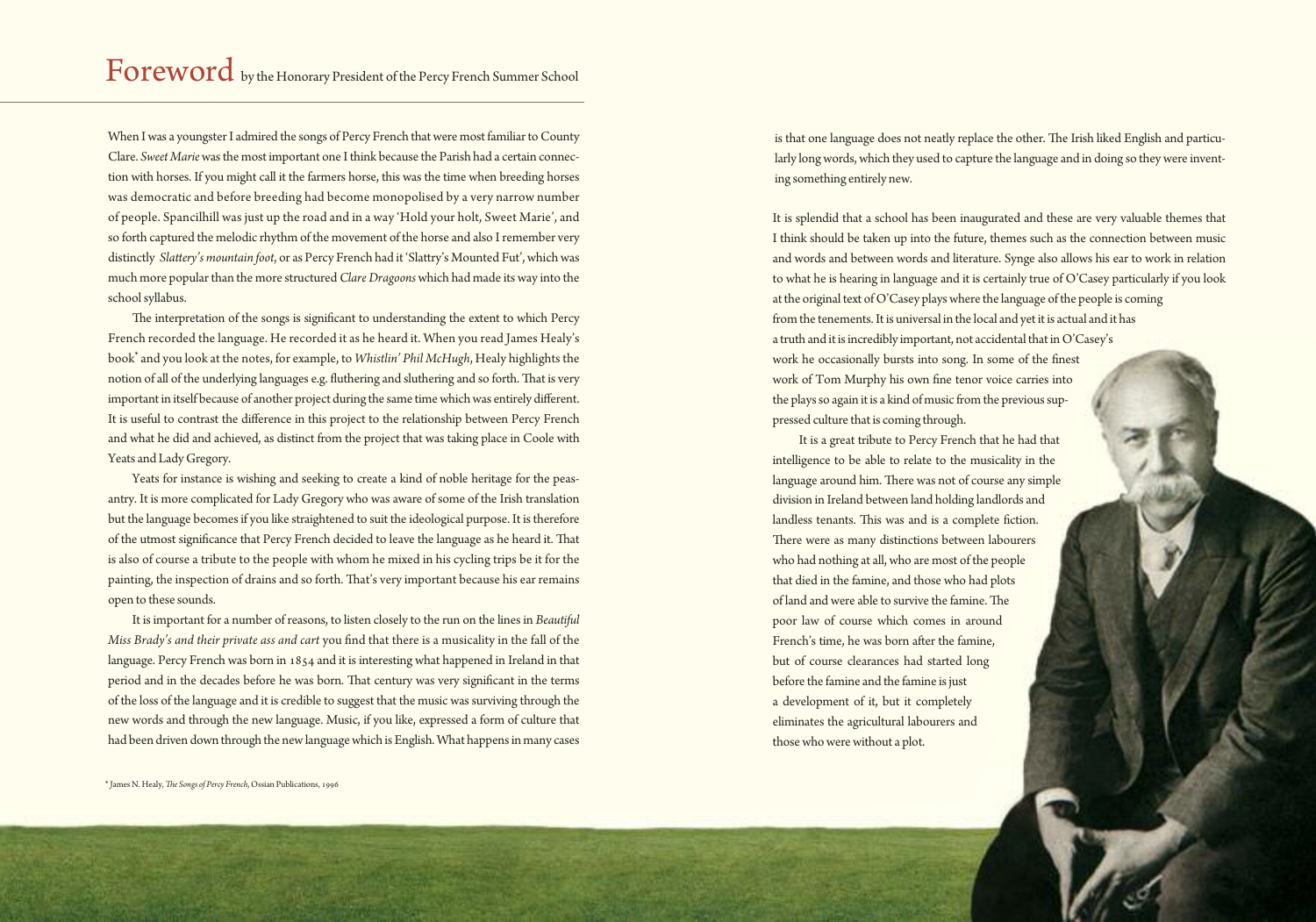Consolidation was in fact in progress before the famine and property ownership became a new reality which the song *The beautiful Miss Brady's in their private ass and cart* tells us. Another example is *McBreen*, who had two daughters decides to settle the barter in terms of heifers. Now when you look upon that and ask what is Percy French writing about here? In the 1870's he is writing about the circumstances that will create the land war  $(1879-1882)$ . An interesting side to this is the fact that not only had agricultural labourers been cleared away but people had begun to own property so survivors now consolidated themselves. People have gone to America-*The Emigrant's Letter*-had taken his pen in my hand and so forth and remittances have started coming back. The remittances will build and clear the debts of the shop keepers, they will build churches, buy stock and so forth. So Percy French is writing about a property class on the land who as he says will have their own private ass and cart. He also has written a number of songs about motoring cars so you could say in a way he saw what was beneath the layers of pretension.

In this period as well I think Percy French had a kind of a mocking look at a new group that was arriving between 1896 and 1905 after significant changes through the Land Acts. That is why you get references to heifers and geese and so forth. I make all of this to say that French is writing not out of a bogus fictional classless society or that idealist version of the peasantry that Yeats had. He is writing out of the mixture of the whole thing and that is to his great credit. This could be explained by his Bohemian existence as there isn't any evidence that he ever drank excessively or smoked. There is this great freedom of the spirit in the image of him carrying his easel with him and his use of his years in Trinity College which would have been far more useful to someone with a business acumen. So when he emerges from Trinity after eight years, he has written *Abdul Abulbul Ameer* which is quite wonderful and his use of long words in this comic ballad, which occur again and again shows a degree of sobriety as well as an escape into a deterioration of the whole thing. This also shows his quality as a performer. He had this mixture of talents, and future schools should look at this in relation to the extraordinary contribution of one person who was all these different things–poet, singer, troubadour, musician, painter, essayist, writer and so on. His beautiful watercolours, one I remember in particular when I saw it first, is the view of New York from the Hudson. These watercolours, with the light breaking through the sky are of empty landscapes, landscapes that aren't peopled, a landscape that is constantly renewing itself are wonderful. Some people I think wrote wrongly of the fact that many of them looked the same but of course that is a very uninformed view as the changes in the light are important. He is one of the first great celebrators of the light and people have acknowledged that as the most significant aspect of his paintings. The paintings are very, very extraordinary beautiful. I think last time one went for sale at Whyte's it was for €44,000.

I think in wishing this school well into the future, that one should bring, what Richard Sinnott calls 'the hidden injuries of class' to the fore. There is this incredible need to draw if you like all of those forgotten people of history in to the text of our consciousness.

While the Gaelic league was started in 1893, I think Percy French was wise not to get trapped in the later prejudices, which have continued through its easy period. The contest that isin the song *Abdul Abulbul Ameer*, and the atmosphere of the song *Sweet Marie* when you take the verbs that are used and the language that is used, there is something going on which you might call an irony which is polite and indeed Percy can write from the two sides. In a way what he is saying that humour, life, humanity and the eclipse of people can take a language that was a foreign language and put it to their own circumstance and twist it and turn it, tear it to pieces and make something new. We can see the irony in his piece in the song about *Jim Wheelahan's Automobeel*.

There were at least15 gradations of society, from the point of survival up to and including people with land. So the suggestion that you only had two classes that we were all the one people and we all shared the famine is absolute nonsense and always was. In an *Irish Mother*, which is a very fine piece, French shows how he understood these divisions and it is written entirely from the point of view of the family left behind, similar to Wordsworth's poem *Michael*. Percy French has an advanced sensibility in relation to the sense of loss that is involved in emigration. Ris is particularly highlighted in relation to the song *The Emigrant's Letter* – 'they will be cutting the corn in Criosle today'. Again he picks up all the name places in his songs, which at this point had been changed, however French could identify and pick what was left of the resonance and musicality of the original name.

But there is no doubt whatsoever that Roscommon can be really proud of somebody that had an advanced sensibility, who was deeply human, qualified in different ways, cycled all over the country and who never gave into any exclusion. I think that he would like in many ways that we would keep our sense of humour and see the irony of our existence, but also its positive humanity and remember as well that we not only belong to one small place but to a big world as illustrated in his paintings of Ireland, Canada, United States, Hudson River, The West Indies and Switzerland. I think there is something very beautiful in all of this and that is why I am so pleased the Percy French Summer School takes place in this wonderful setting, especially as it is in his native Roscommon. It's a great celebration and I hope as we go on later that we will think of himaswe hearthe songs andwewill not be afraid to laugh at our pretensions exposed and for all those reasons it is a great pleasure to declare the school open.

**MichaelD.Higgins**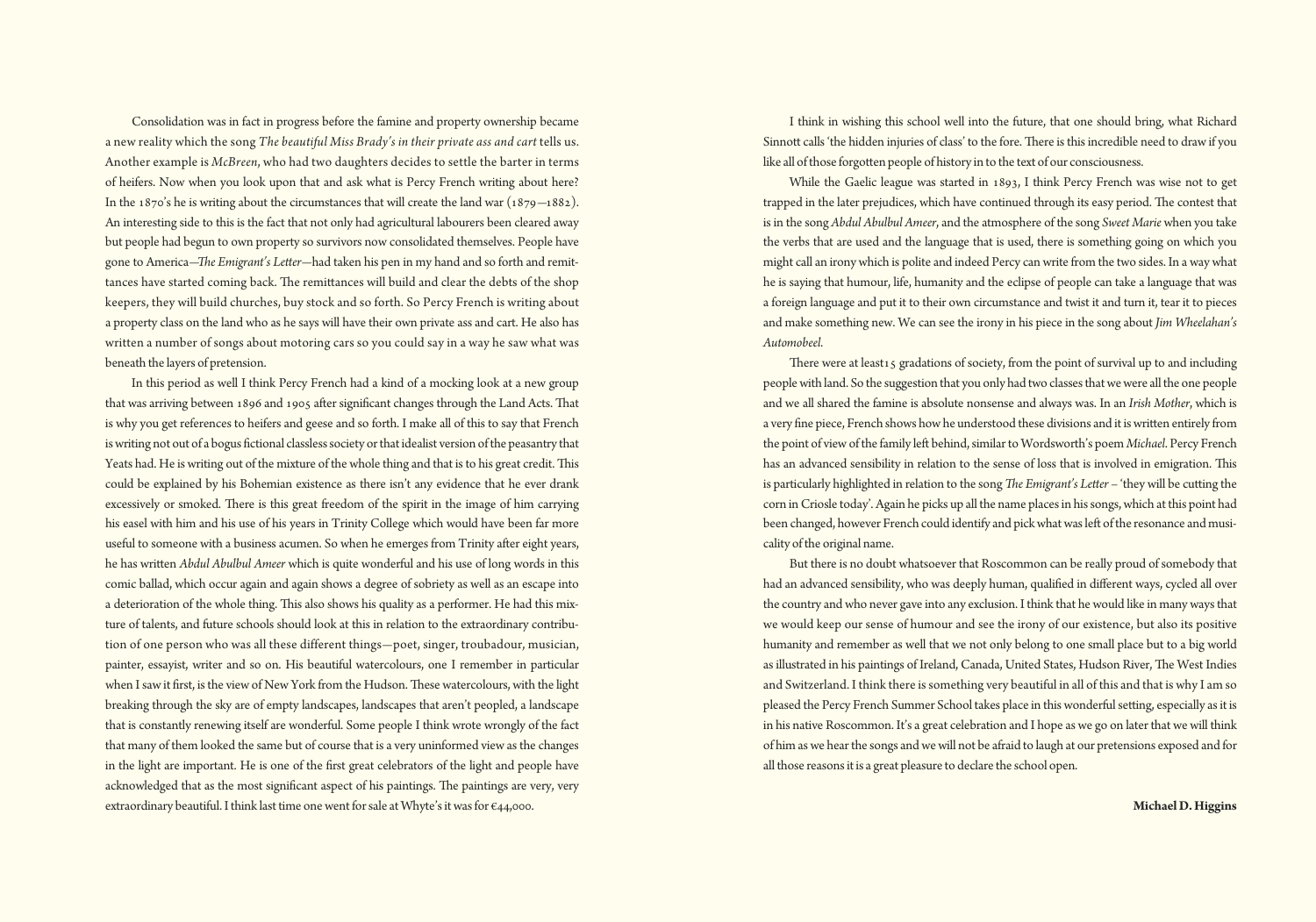# The Percy French Summer School at Castlecoote House, 2010

#### WED NESDAY • 14TH JULY

| 10.00 am | Illustrated talk: Religious Sites and Heritage in County Roscommon<br>William Gaquin                                     |
|----------|--------------------------------------------------------------------------------------------------------------------------|
| 11.15 am | Tea/Coffee                                                                                                               |
| 11.30 am | Lecture Type of Beauty: The Story of Kathleen Newton, researching<br>and writing historical fiction<br>Patricia O'Reilly |
| 12.00 pm | Lecture: The art of the memoir                                                                                           |

- Brian Leyden
- 1.00 pm Gardens open

### THURSDAY • 15TH JULY

- 10.00 am Lecture: *Eesongwriter as a social historian: Percy French and Irish everydaylife in thelaIer part of the 19th Century* Dr Caitriona Clear
- 11.15 am Tea/Coffee
- 11.30 am Lecture: *Finding ourfuturein our past?Eeenduringinspiration of Percy French* Dr John Scally
- 12.30 pm Gardens open
- 1.15 pm Lunchtime concert:*Ee French Parody. Poems, monologues and recitations* Brian Munn *&* Teresa O'Donnell

#### *a d m i s s i o n*

*Forticket availablity and purchase pleasecontact Castlecoote House Castlecoote House, Castlecoote, Co. Roscommon Telephone: 090 6663794*  $info$ @percyfrench.ie

*Individual daytime events:*  $\epsilon_7(\epsilon_5)$  *concession*) *Evening concerts:* €20 *Specialrate: €100 for allevents overthefour days*

#### FRIDAY • 16TH JULY

| 10.00 am | Illustrated talk: Percy French's Paintings<br>Phyllis Arnold                                                                                                                             |
|----------|------------------------------------------------------------------------------------------------------------------------------------------------------------------------------------------|
| 11.15 am | Tea/Coffee                                                                                                                                                                               |
| 11.30 am | Lecture: Thomas Moore and Percy French<br>Dr Mary O'Donnell                                                                                                                              |
| 1.15 pm  | Lunchtime Recital: Music of The Bards<br>Mary O'Donnell (harp)                                                                                                                           |
| 2.00 pm  | Gardens open                                                                                                                                                                             |
| 7.30 pm  | Address by Michael D. Higgins (Honorary President)                                                                                                                                       |
| 8.00 pm  | An Evening of Wit and French Polish<br>Ann O'Dea (piano & harp), Siobhan Doyle (soprano), Jimmy Dixon (baritone)<br>Concert in association with Roscommon Percy French Society           |
|          | SATURDAY • 17TH JULY                                                                                                                                                                     |
| 10.00 am | Lecture: Above the Briar Line<br>Brian Leyden                                                                                                                                            |
| 10.50 am | Tea/Coffee                                                                                                                                                                               |
| 11.15 am | Lecture: Percy French Words and Music<br><b>Bernard MacLaverty</b>                                                                                                                       |
| 12.15 pm | Lecture: Experiences and perspectives from my journey with Percy French<br>Berrie O'Neill (The Percy French Society, North Down)                                                         |
| 1.15 pm  | Gardens open                                                                                                                                                                             |
| 8.00 pm  | Moore and French The Entertainers: A Celestial Meeting<br>of the Minds and Music of Thomas Moore and Percy French<br>Bryan Hoey (tenor), Philip Byrne (baritone), Pauline Cooper (piano) |
|          | SUNDAY • 18TH JULY                                                                                                                                                                       |
| 12.30 pm | Commemorative Service<br>Fr. Francis Beirne (Chairman of Percy French Society, Roscommon)                                                                                                |
| 1.00 pm  | Tea/Coffee                                                                                                                                                                               |

2.00 pm Gardens open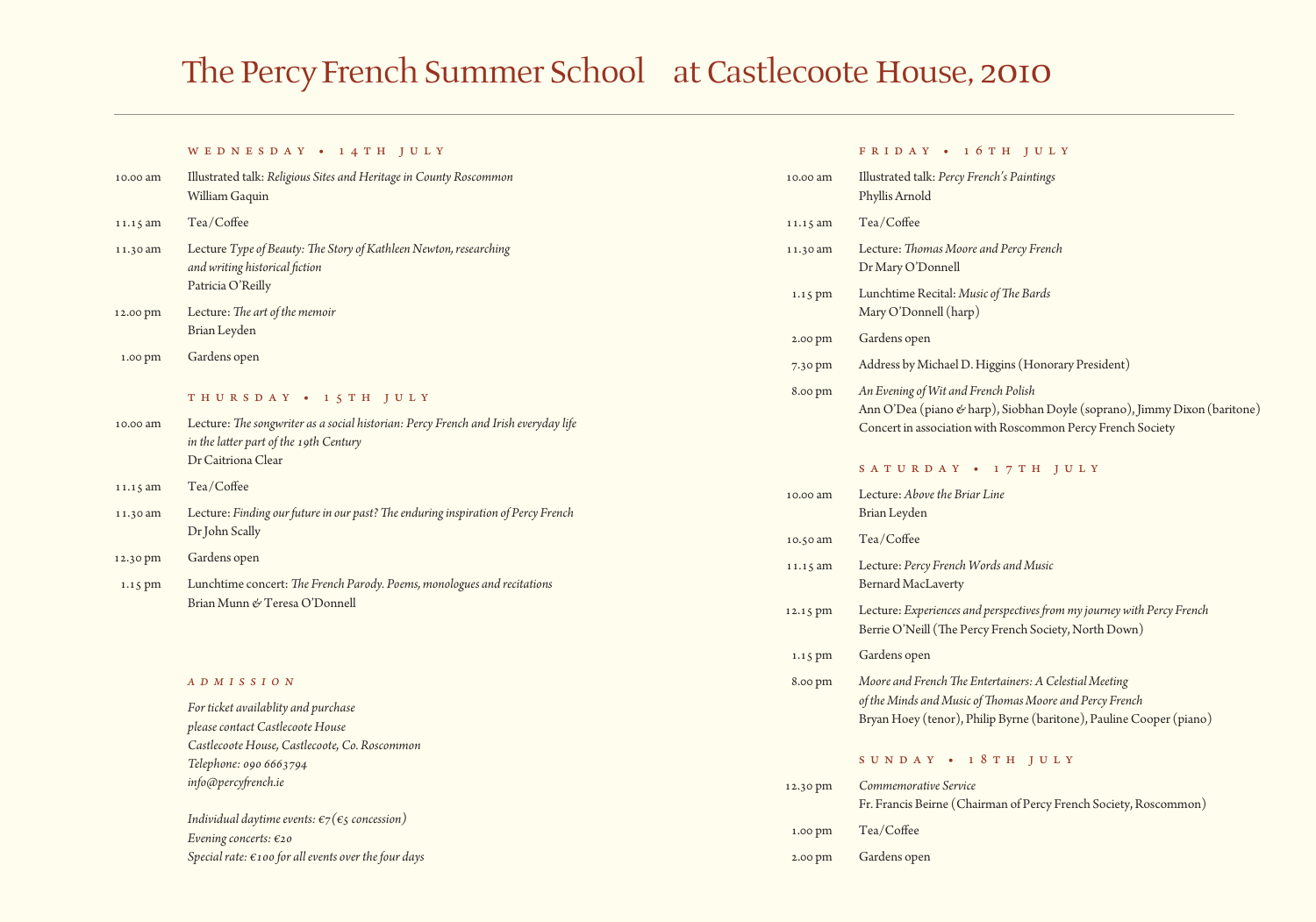

Roscommon County Council: Library Services provides for the cultural, education, recreation, information and learning needs of people of all ages throughout the county and continues to develop its profile.

A comprehensive calendar of eventsis coordinated and organised each yearto promote and raise awareness of library activities. The programme reflects the wide ranging involvement, collaborations and participation of the Library Servicesin both local and national projects to enhance its cultural role

This year, we are delighted to be involved again with The Percy French Summer School at Castlecoote House as we see this as another avenue for the service to support and engage with other historical, heritage, tourism, community and projects that bring benefits to all involved.

The County Library has been developing collection material in relation to Percy French and hasrecently acquired one of French's paintings, which will be part of the planned exhibition this year. The Library Services will also be developing further educational and learning opportunities in hosting a number of themed art, poetry and music workshops for children as part of the Library Services Summer Events Programme, running in parallel with the Summer School. Online content in relation to Percy French is also currently being developed for the Library website as an aid for study and research of Percy French.

> Richie Farrell County Librarian

# Roscommon County Library<br>& Roscommon Arts Centre Percy French events 2010

| $9.00$ am $-6.00$ pm | TUESDAY 13TH JULY - SATURDAY 24TH JULY<br>County Library, Abbey Street, Roscommon<br>French Miscellany<br>An exhibition of Percy French items (daily but closed Sundays)                                                              |
|----------------------|---------------------------------------------------------------------------------------------------------------------------------------------------------------------------------------------------------------------------------------|
| 8.00 pm              | WEDNESDAY • 14TH JULY<br>County Library, Abbey Street, Roscommon<br><b>Opening Address</b><br><b>Richie Farrell</b>                                                                                                                   |
|                      | Percy French in Ireland 1957 to Today<br>Illustrated talk by Liam Byrne                                                                                                                                                               |
| 9.00 pm              | A Medley of Percy French Songs<br>Roscommon Drama Group                                                                                                                                                                               |
| $2.30 - 4.30$ pm     | THURSDAY • 15TH JULY<br>County Library, Abbey Street, Roscommon<br>A Child for Life<br>Art, poetry, music for children, 6 -10 years                                                                                                   |
| $2.30 - 4.30$ pm     | FRIDAY • 16TH JULY<br>Ballaghaderreen Library<br>A Child for Life<br>Art, poetry, music for children, 6 -10 years                                                                                                                     |
| $2.30 - 4.30$ pm     | TUESDAY • 20TH JULY<br><b>Boyle Library</b><br>A Child for Life<br>Art, poetry, music for children, 6 -10 years                                                                                                                       |
| $7.00 - 9.00$ pm     | County Library, Abbey Street, Roscommon<br>Vernacular Architecture of County Roscommon<br>Talk by Barry O'Reilly, National Inventory of Architectural Heritage Section,<br>Department of the Environment, Heritage & Local Government |
|                      |                                                                                                                                                                                                                                       |

### w e d n e s d a y • 2 1 s t J u l y

Roscommon Arts Centre, Circular Road, Roscommon 8.00 pm *Performance: Songs of Percy French* Toni Walsh (soprano), Teresa O'Donnell (harp)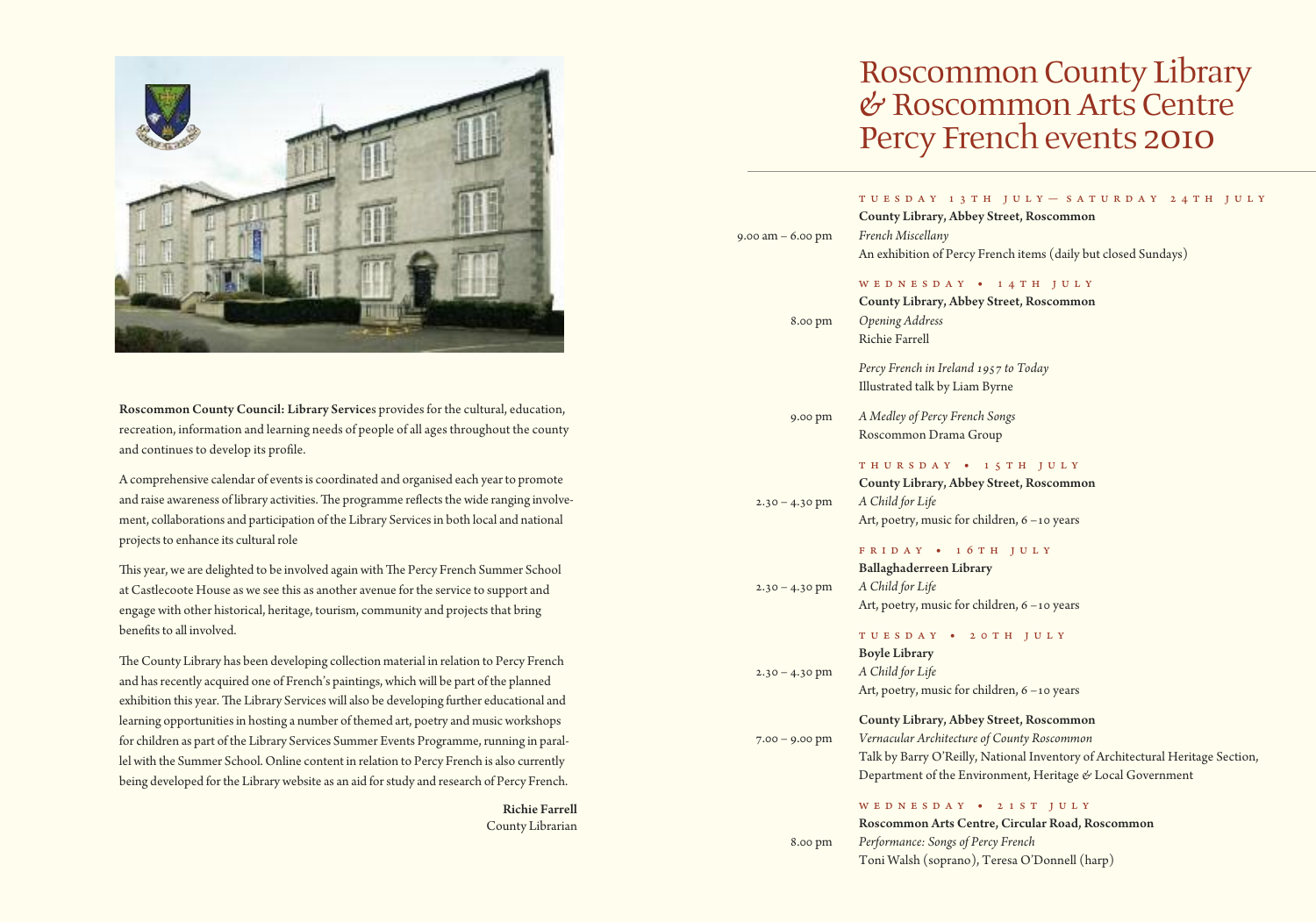

# Michael D Higgins

Michael D Higgins is a former Minister for Arts, Culture, and the Gaeltacht (1993-97).

He played a significant part in the establishment of the Gaelic language TV channel *TnaG*aswell as *Raidió naGaeltachta*, has supported GalwayArts, GalwayArts Festival, and also many sports developments.

He was first elected to the Dáil in 1981 and has been a deputy from 1987 to the present. He was a senator for the NUI constituency from 1982–87 and was a Taoiseach's nominee to the Seanad between 1973–77.

Michael is the Labour Party President and Spokesperson for ForeignAffairs, and is currently a sitting deputy for Galway West.



# Berrie O'Neill

Berrie O'Neill is a founder member and past chairman of the Percy French Society founded in North Down in 1983. Later, after retirement from a career in banking he became editor of the society's newsletter, named *The Jarvey* in memory of the comic journal edited by Percy French in the years 1888–90. Hewas also stage manager of the Percy French Concert Party which played in theatres all over Ireland between 1992 and 2008.

He is chairman of the trustees of the Percy French Collection in the North Down Museum in Bangor. The collection has an exceptional archive of Percy French watercolours and memorabilia.



# John Scally

John Scally, born in 1962, is a native of Curraghboy, Co. Roscommon. He is Beresford Lecturer in Ecclesiastical History in the School of Religion and Theology in Trinity College, Dublin. Hisworksinclude: *A Layman ReGects in the SundayGospels*; *WhoseDeath is it Anyway? Euthanasia and the Right toDie*;*To Speed on Angels'Wings:EeHistory of the Sisters of Saint John ofGod*; *Ethics inCrisis?* He is currently writing a book on medical ethics and articles onCeltic spirituality.

He lives in Dublin and suffers from  $A.S.S. -$ Addicted to Sport Syndrome. His sports books include: *Load of Balls: Football's Funny Side*; *GAA: An Oral History; The Best of the West: GAAGreats ofConnach*t;*Odd-shaped Balls: Mischief-makers, Miscreants and Mad-haIers* of Rugby, and biographies of Tony Ward, Ger Loughnane, and former legendary Roscommon footballer Dermot Earley.

He has devised, presented, scripted and produced documentaries and series for Radio One and RTÉ Television.



# Brian Leyden

Brian Leyden lives in County Sligo. He is the author of the best selling memoir *Ee Home Place*, the novel*Death and Plenty* and the short story collection Departures.

His work for RTÉ Radio 1 includes the documentaries *No Meadows in ManhaIan*, *Even the Walls Were Sweatin'* and *The Closing of theGaietyCinema inCarrick-on-Shannon*. He has edited the Irish literary journal Force 10 and has contributed to the *John McGahern Yearbook, Vol.1* (2008),*EeQuietQuarter– Ten Years ofGreatIrishWriting* (2009) and *The Curious Mind* (2009). He has read at Re Green Ink Festival, London;*Ireland and its Diaspora*, Writers & Musicians Tour of Germany; The Dublin Writers Festival; The Flat Lake Festival; and the Newport Festival,Rhode Island.In 2009 hewas awarded a Norman Mailer's Writers Colony scholarship to Provincetown, Cape Cod.

He is currently the writer in residence with Sligo Library Services. His libretto for the short opera *Humpty Dumpty* by Ian Wilson premiered at the Lancaster International Concert Series at Lancaster University, England in March 2010.

### *Pr inc i p a l l e c tur e r s & p e r forme r s 2 0 1 0*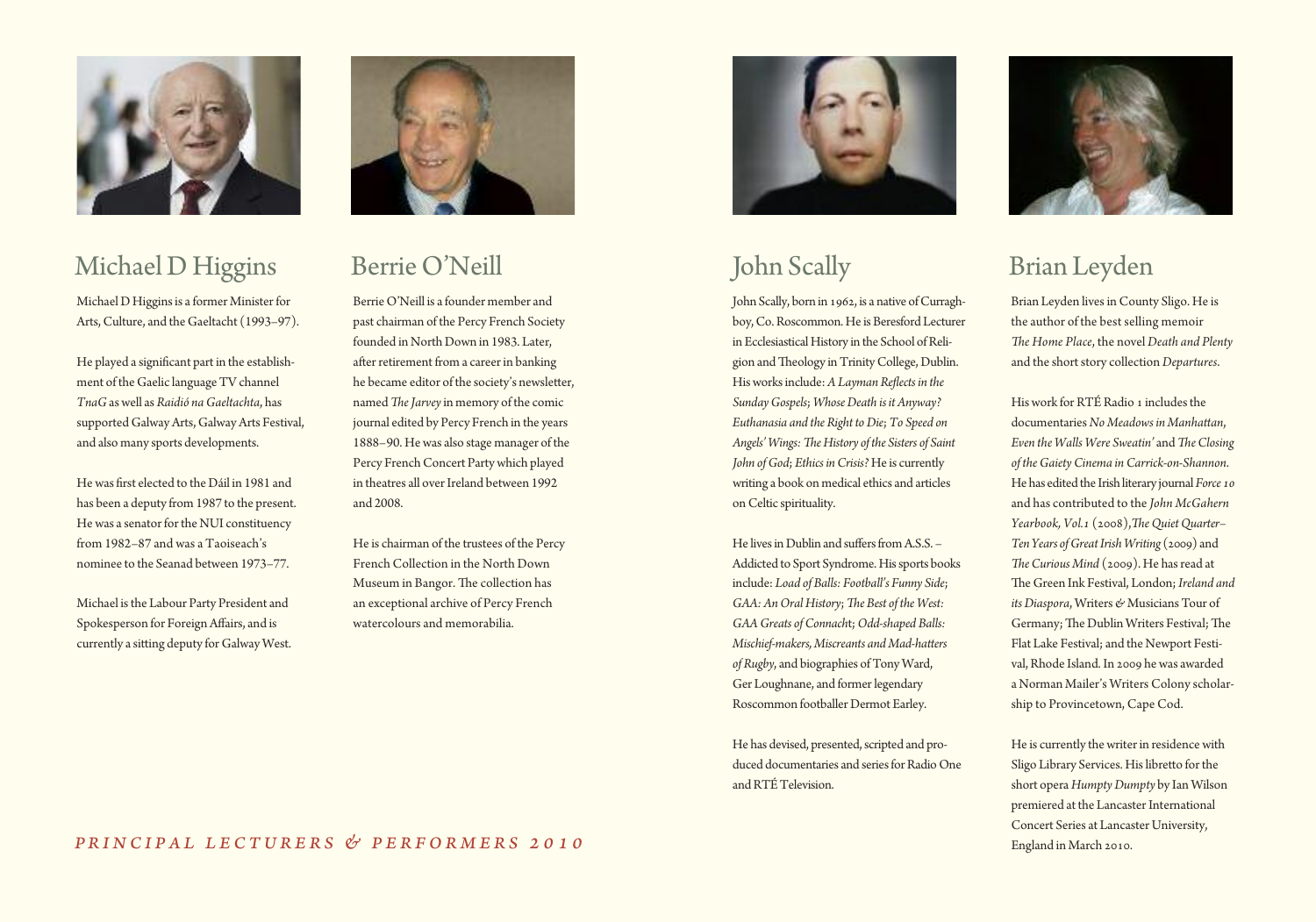

### Bryan Hoey

Bryan Hoey is one of Ireland's most versatile singers, equally at home in grand opera, operetta, and musicals. His formidable repertoire includes*Die Fledermaus*,*Gypsy Baron*, *Student Prince*, *My Fair Lady*, *L'Elisir D'amore*, *Maritana*, *Lily ofKillarney*, *BohemianGirl* and the major roles in Gilbert and Sullivan. In 2007 he sang Normano in *LuciaDi* Lammemor with Anna Livia Opera and the Drawing Room Opera Company (Dublin).

Bryan has sung as principal tenor with Opera Theatre Company and many societies including: Musical Arts Opera Company, Island Opera (Isle of Man) and Wexford Opera Festival. In oratorio he has sung with many of the leading choralsocieties and choirs and his concert work includes the RTÉ Symphony and Concert Orchestras. He has featured on the Late Late Show; The Likes of Mike; Live at 3; Overture and Music of the Nation. Recent performances include Rossini's *Stabat Mater* and Mozart's *Requiem* and*Coronation Mass*. He has been awarded the John McCormack Medal for service to music by the Bank of Ireland and the Vocal Heritage Society of Ireland in 1998.



### Toni Walsh

Toni Walsh is an award-winning soprano. Since 1997 she has worked as assistant lecturer in the Department of Vocal, Operatic and Dramatic Studies at the DIT Conservatory of Music and Drama.

Her operatic roles include Annina in Verdi's *La Traviata* and Inezin *Il Trovatore*, and the Mother in Menotti's *Amahl and the Night Visitors*. She has appeared in the NCH Summer Opera Series playing leading roles in*Operatic Scenes*, including Dorabella in Mozart's *Cosi fan tutti*, and Rosie McCann in A. J. Potter's modern opera *The Wedding*. She has toured with Opera Theatre Company in their revival tour of *Love Potion* based on Donizetti's *L'Elisir d'Amore*. Her oratorio work includes Brahms' *Requiem*, Handel's *Messiah* and *Judas Maccabaeus*; Hayden's *Stabat Mater* and *Little Organ Mass*; Mozart's *Requiem*, *Vespers* and *Great Mass in C minor*; and Vivaldi's *Gloria*.

She has given solo recitals and concerts throughout Ireland including the Bank of Ireland Arts Centre, the National Concert Hall and the Hugh Lane Gallery.



# MaryO'Donnell

Mary O'Donnell began her harp studies with the late Sr. Eugene McCabe at Mount Sackville School in Dublin and later with Fiona Norwood, Sebastien Lipman, and masterclasseswith the renowned harpist and teacher Edward Witsenberg. She graduated from Trinity College Dublin with an honours degree in Music in 1996. She also completed an ARIAM in Irish harp and LTCL in Concert harp performance. Mary holds a Higher Diploma in Education (TCD), a Mastersin Musicology from UniversityCollege Dublin, and a Ph.D from the University of Limerick.

She has been a consistent winner at the Feis Ceoil, gaining prizesin Irish harp,Concert harp, singing and composition. She has toured Europe, USA, Africa and Asia and appeared on RTÉ, BBC, CNN, and NBC. She has toured extensively in Europe, North America, Africa andAsia. She lectured in Ethnomusicology at the VEC (2000–05) and the University of Limerick and nowexamineswith the Royal Irish Academy of Music, and lectures at St. Patrick's College, Drumcondra.



# SiobhánDoyle

Siobhán Doyle haswon numerous awards for her singing in Feis Ceoil and Feis Maithiu including the Gold Medal for Soprano Solo, The Operatic Cup, Thomas Moore Cup, The Fitzgerald Trophy for Operatic Singing (three successive years) and the title Singer of the Year. She studied under Sr MaryAgnes Cecilia, St Mary's College, Arklow, and with Dr Veronica Dunne at the College of Music.

Siobhán has appeared in over 40 musicals and operettas, among them Anna in *The Merry Widow*, Margot in *The Desert Song*, Saffi in *EeGipsy Baron*,Rosalinda in*Der Fledermaus*, Nancy in*Oliver*, and Julie in *Showboat*. She has played principal boy in pantomime at the Olympia Theatre and The Gaiety Theatre, and she is a familiar face at the National Concert Hall. She has also appeared as an actress on many plays including *Juno* and *The Paycock* and*Ee Playboy of the Western World*. She has performed in*Ee Percy French Story* throughout the country.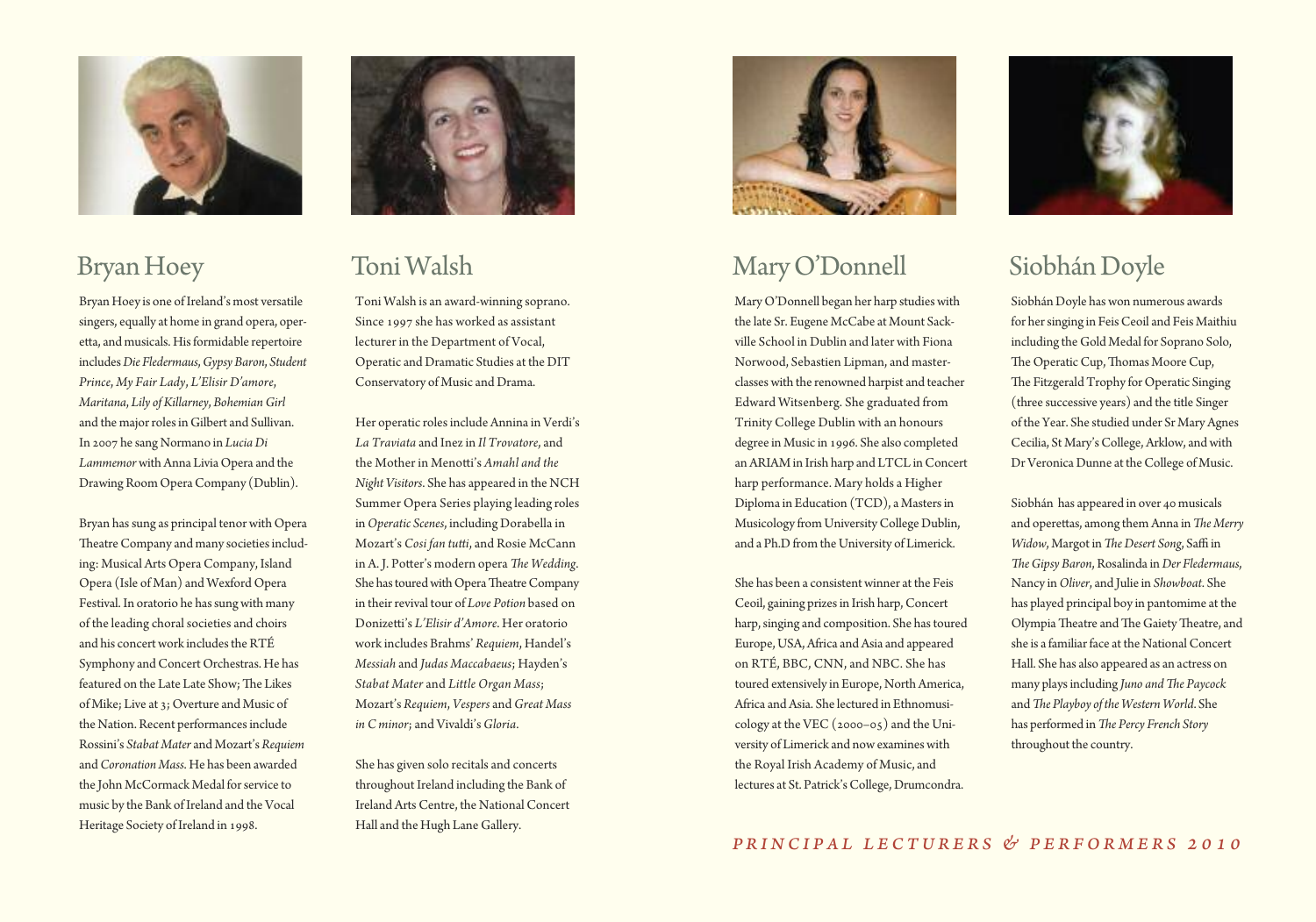

# Philip Byrne

Philip Byrne has enormous experience on the stage and in radio and television. His work ranges from grand opera to oratorio, from musical comedy to cabaret. He is a three-time prize-winner at the Waterford International Festival of Light Opera.

In *Freeny*, an adaptation of Percy French's The Country Girl at the Cork Opera House, Philip played the title role and he has portrayed Percy French in many productions of *Ee Golden Years* and Romas Moore in *Go Where Glory Waits Eere*.

He has played the lead in more than forty different musicals and in all Ireland's major theatres and the National Concert Hall as well as numerous professional engagements in the USA.



# Phyllis Arnold

Born in Belfast, Phyllis Arnold has been a professional artist and antiques dealer from the late 1960's. She has exhibited annually in London since the late 70's and in Frankfurt, Paris, and the Smithsonian Institute, New York.

She specialises in portrait painting and sculpture and was commissioned by Coalport Porcelain to paint a portrait of Oueen Elizabeth in silhouette for her Majesty's SilverJubilee in 1977.

A founder member and and first chairperson of the Percy French Society in Bangor County Down, she has been a trustee of the Society's collection of Percy French memorabilia since its formation. Through her antique dealing she has handled many Percy French's paintings for clients here and overseas. She has recently completed a limited edition life-size bronze bust of Percy French. She is a past President of the Ulster Society of Women Artists and a diploma member of the Royal Society of Miniature Painters, Sculptors & Gravers and a winner of their prestigious Memorial Gold Bowl.



# Brian Munn

Brian Munn has been an actor and broadcaster since the age of twelve, when he played his first role in a BBC Drama production. He has worked in all areas of the business from stage actor to television game show host, from Radio Drama Producer with RTÉ, to film actor.

In films, he has been husband to Helen Mirren in *Cal*, flirted with the star of *Misery*, Cathy Bates, in *P. S. I Love You*, and even had to beat up Tom Cruise in *Far and Away*. Over the past thirty-five years Brian has been the voice-over on Irish radio and TV commercials for an extraordinary range of products and services–you might not know the face but you will more than likely know the voice!

However, his greatest professional joy is in reciting poetry. He presented a series of poetry programmesfor *Lyric FM*.



# Bernard MacLaverty

Bernard MacLaverty, born in Belfast 1942, moved to Scotland in 1975. He has been writer in residence at the University of Aberdeen and guestwriter at the University of Augsburg and at Iowa State University. For three years he was visiting writer at John Moore's University, Liverpool. He is currently visiting Professor at the University of Strathclyde. He is a member of Aosdana.

His novels are: *Lamb* (1980),*Cal* (1983), *Grace Notes* (1997), and *The Anatomy School* (2001). *Lamb* and *Cal* were major films for which hewrote the screenplays.*Grace Notes* won the 1997 Saltire Society Scottish Book of the Year Award and was shortlisted for many other prizesincluding the Booker Prize for Fiction and the Whitbread Novel Award. His collections of short stories are *Secrets*  $(1977)$ , *A Time to Dance*  $(1982)$ *, The Great Profundo* (1987), *WalkingtheDog & Other Stories* (1994), and *MaIers of Life & Death* (2006).In 2003, hewrote and directed *Bye-Child*, a short film after a poem by Seamus Heaney; itwas nominated for a BAFTA and won Best First Director Award.

*Pr inc i p a l l e c tur e r s & p e r forme r s 2 0 1 0*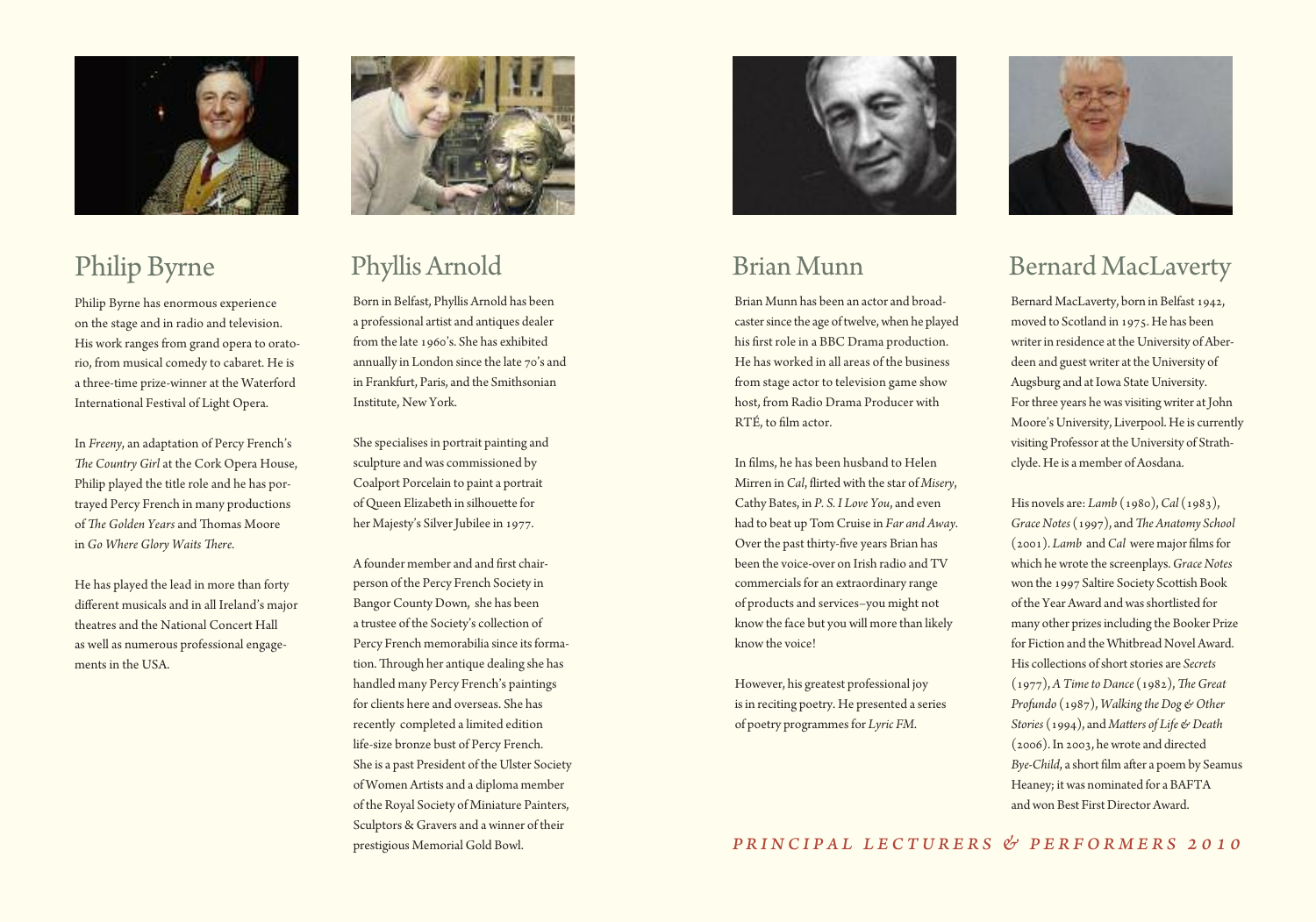# What happened to Cloonyquinn House?



Cloonyquinn House was the birthplace of Percy French. The last French to live there was Harry French, or Major French as everyone called him, a son of Arthur French and a nephew of Percy.

In the late 1950's Harry French put the house and land up for sale. A Mayo man, John Derrig, bought the property. He owned hotels in England and in Claremorris and had the intention of turning Cloonyquinn House into one much to the delight of Mr. French. Unfortunately Mr. Derrig died suddenly and the property went up for sale. The Irish Land Commission acquired the property in 1960 and sold it to a Mr. Stratford

who was in the demolition and salvage trade. The house was stripped: lead taken off the roof, internal doors and windows removed, and anything that could be salvaged was sold at auction. Roscommon County Council paid a local man, Marty Keogh,  $\epsilon_3$  6s 8d to demolish the house in 1964. The stones were used to make a road through a neighbouring farm at Carnakit. However, the house's front porch had been built with the finest cut stone and this was purchased by Mr. Cornelius McDermott Drumboylan and used at the Cathedral in Sligo. In 1965 the land was divided among local farmers.

Taken from *Frenchs ofCloonyquinn*, Michael Stroker and 'William Percy French 1854–1920' Fr.Austin McKeon, P.P.,Tulsk, *Killina National School–Memories ofOur SchoolDays*, 2004. Noel Flanagan,research.

Above: Cloonyquinn,1957. (Photograph courtesy of the Percy French Society in North Down.)

# A reflection on Percy French's birthplace

Cloonyquin House was of course Percy French's home, and we in the Percy French Society look upon it with some sentiment. Regret is often expressed that the house was demolished rather than being available nowadays to be a heritage centre, akin maybe to Haworth Rectory in Yorkshire the home of the Brontë family. Some of us however might also feel that the house in question was less than impressive as the 'big house' as usually associated with the 'landed gentry', the part of Irish society towhich the French family are said to have belonged. (Percy French maintained that the more apt description was the 'stranded gentry'!)

It is interesting to note a brief reference in the memoir *Willie* written by Percy French's daughter, Ettie ('Willie' being the name by which her father was known within his family). She writes: *. . . the house behind Willie's was built and the trees planted by Arthur French who owned the estate Hom 1729 to 1789. Arthur lived in London, but was born and brought up in the original Cloonyquin House referred to locally as 'Ee Castle'. It lay at the foot of the rise on which the demesne stood. When Arthur visited the property he found the house burned down, so he had to stay in the shooting lodge at the top of the rise. It had a beautiful view covering most of the Cloonyquin estate, and it may have been thisview partly which led him to build a new house at the rise. Arthur's main aim was to amalgamate the two buildings into one more capable of housing the average household and guests who, in those days,*  $c$ ame with their families, so he clamped a typical eigh*teenth century square brick house to the old stone shooting lodge, thus creating the Frst of the architectural anomalies thatcharacterised the house*.

Cloonyquin, it seems, eventually passed to William French, a great nephew of Arthur and the grand-father of (William) Percy French. William built 'a Regency frill' across the front, thus adding further to the mixture of architectural periods. Most importantly, one of the new rooms contained his library that ultimately provided inspiration for the imagination of his grandson, Percy French.

The designation 'castle' by which the original Cloonyquin was apparently known would probably have derived from the concept of Norman power and influence as expressed in tower houses and such 'real' and magnificent castles as in Kilkenny and Carrickfergus. Manor or 'big houses' built much later than the Norman conquest sometimes took on board the 'castle' appellation.

*. . . and looking back on those peaceful days it seems to methat nowherein the world werethere more pleasant meadows, more mysterious underwoods, orlovlier Gowers than at oldCloonyquin!*

> Percy French (in*Chronicles and Poems* edited by his sister Mrs. De Burgh Daly)

### **BerrieO'Neill**

Founder member and past Chairman of the Percy French Society in North Down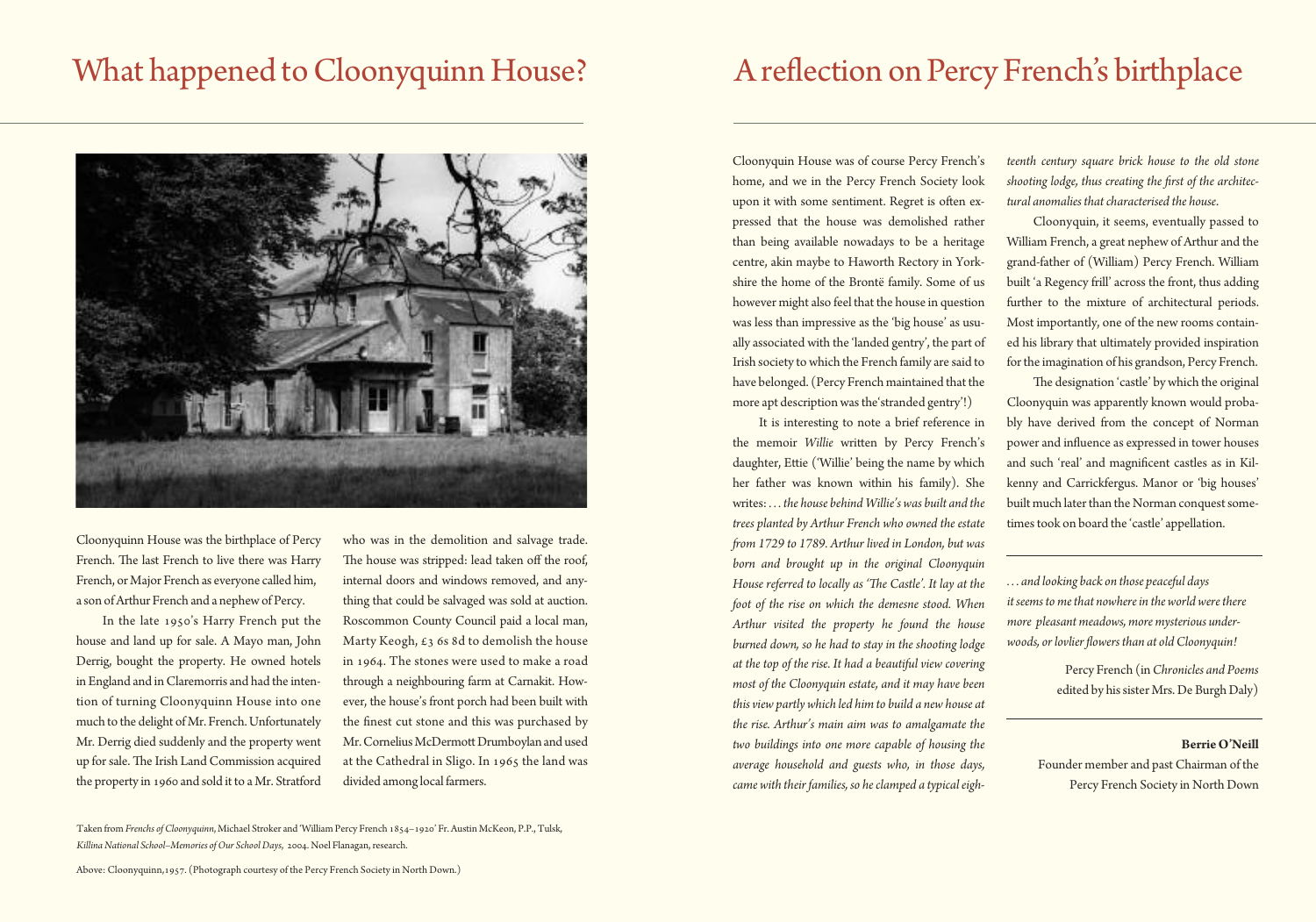# The Percy French Bridge

For the first time in over 400 years, a bridge will be built across the River Suck at Bridgetown Road, Fuerty, linking it to Castlecoote House Estate, creating a new entrance to the magnificent historic property of Castlecoote House home of The Percy French Summer School.



The design approach is taken from a 19th century-type single span bridge, appropriate both for its simplicity of design and clearance of the river and river bank thus minimising construction impact. The proposed new bridge has handrails and balustrading which are constructed in lightweight steel and this element of design gives a lightness and transparency to the bridge structure when viewed from the river banks. The transparent nature provides an architectural quality similar to decorative bridges used in historic demesnes in the 18th and 19th century, e.g. Carton House, Co. Kildare.

The proposal constitutes the reinstatement of an obsolete entrance to the estate and will improve both the access to the house and visitor experience of it, particularly with the increased flow of traffic brought about by The Percy French Summer School.

The remnants of the medieval bridge are part of the wonderful landscaped gardens running down to the river including three medieval lookout towers, ice house and moat.

The bridge is to be named The Percy French Bridge, in celebration and in honour of the poet's life and if patrons wish to support the project it begins as little as  $\epsilon$ 50 to buy a block. For further information contact info@percyfrench.ie

# Amessage from County Roscommon Percy French Society

The County Roscommon Percy French Society, formed in 1993 to further perpetuate the memory of the late Percy French within his native county and in the wider community, enthusiastically welcomes the establishment of the Percy French Summer School. It is another important milestone in promoting the literary legacy of a philosophical genius whose life has inspired centuries of fans in the artistic world of music, art and literature.

The inaugural summer school in 2009 was an outstanding success and we eagerly look forward to the second summer school in 2010 which, no doubt, will continue to explore new insights to the literary and artistic abilities of Percy French. The school is endeavouring to provide new possibilities for commemorating, interpreting and celebrating one of Ireland's greatest troubadours and we heartily welcome this new and innovative initiative.

We congratulate our committee member, Kevin Finnerty and his team for initiating this exciting project and we warmly and highly commend it to the numerous people who cherish and appreciate the multi-talented life of Percy French. Our society applauds any activity that will generate interest in the life of Percy French as well as engage people in productive and creative discussion. We wish the summer school of 2010 every success and highly commend people from near and far to participate in this year's exciting programme of events.

> **Fr FrancisBeirne** Chairperson,CountyRoscommon Percy French Society